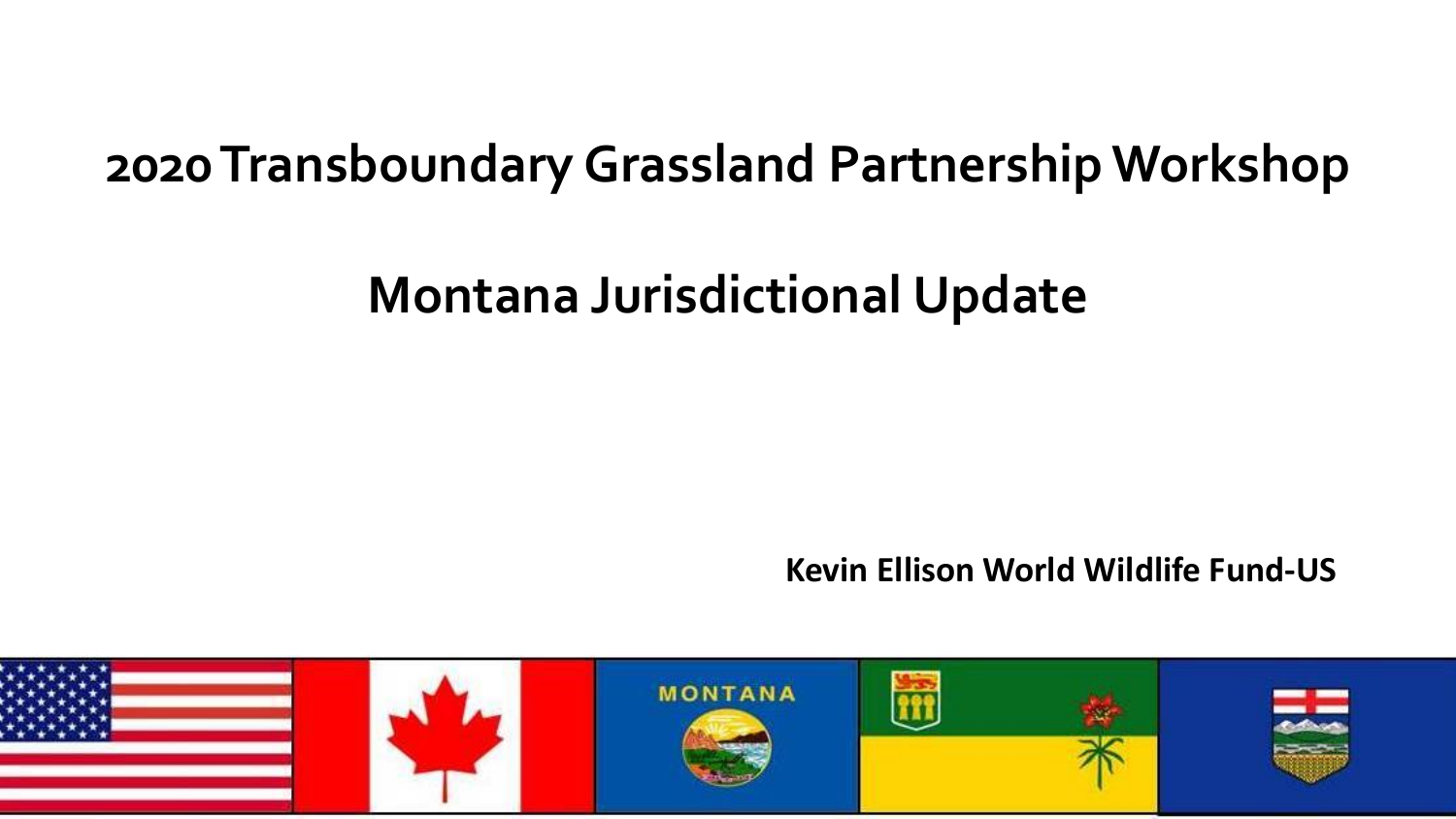# **8 groups responded to Montana TGP survey:**

Montana Fish, Wildlife and Parks

NRCS Sage Grouse Initiative/Soil and Water Conservation Districts of Montana

US Fish and Wildlife Service Partners for Fish and Wildlife Program

World Wildlife Fund-US

Ranchers Stewardship Alliance

National Wildlife Federation

The Nature Conservancy-Montana

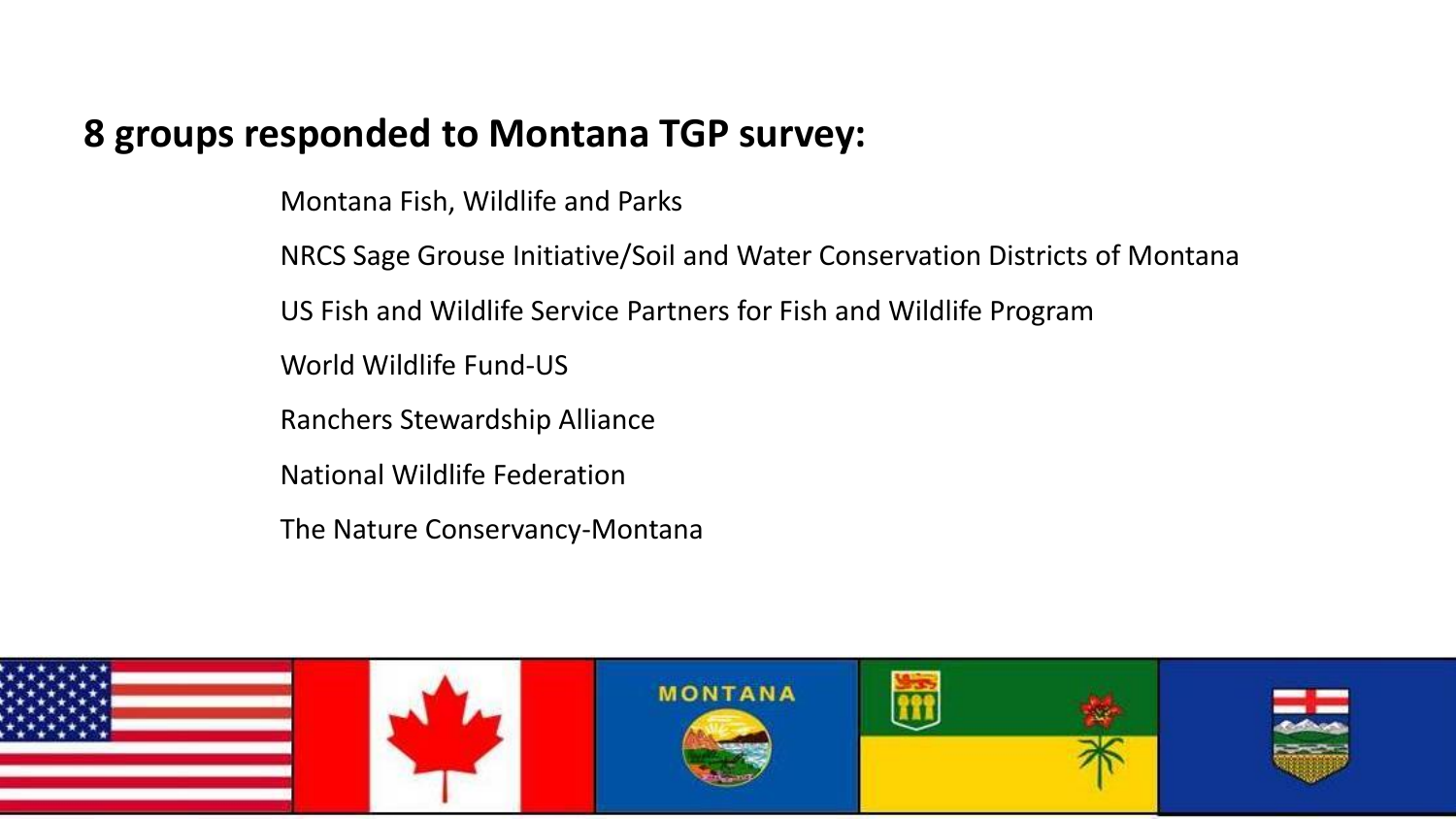Montana Fish, Wildlife and Parks

### **Programs:**

Working Grasslands Initiative

Upland Grassland Bird Enhancement Program

Migration Corridors/Connectivity

## **Achievements:**

Increased delivery of 30 yr leases; seeding and range infrastructure cost shares (many with RSA)

**Find TGP useful?** Yes

**New developments?** None mentioned - CWD



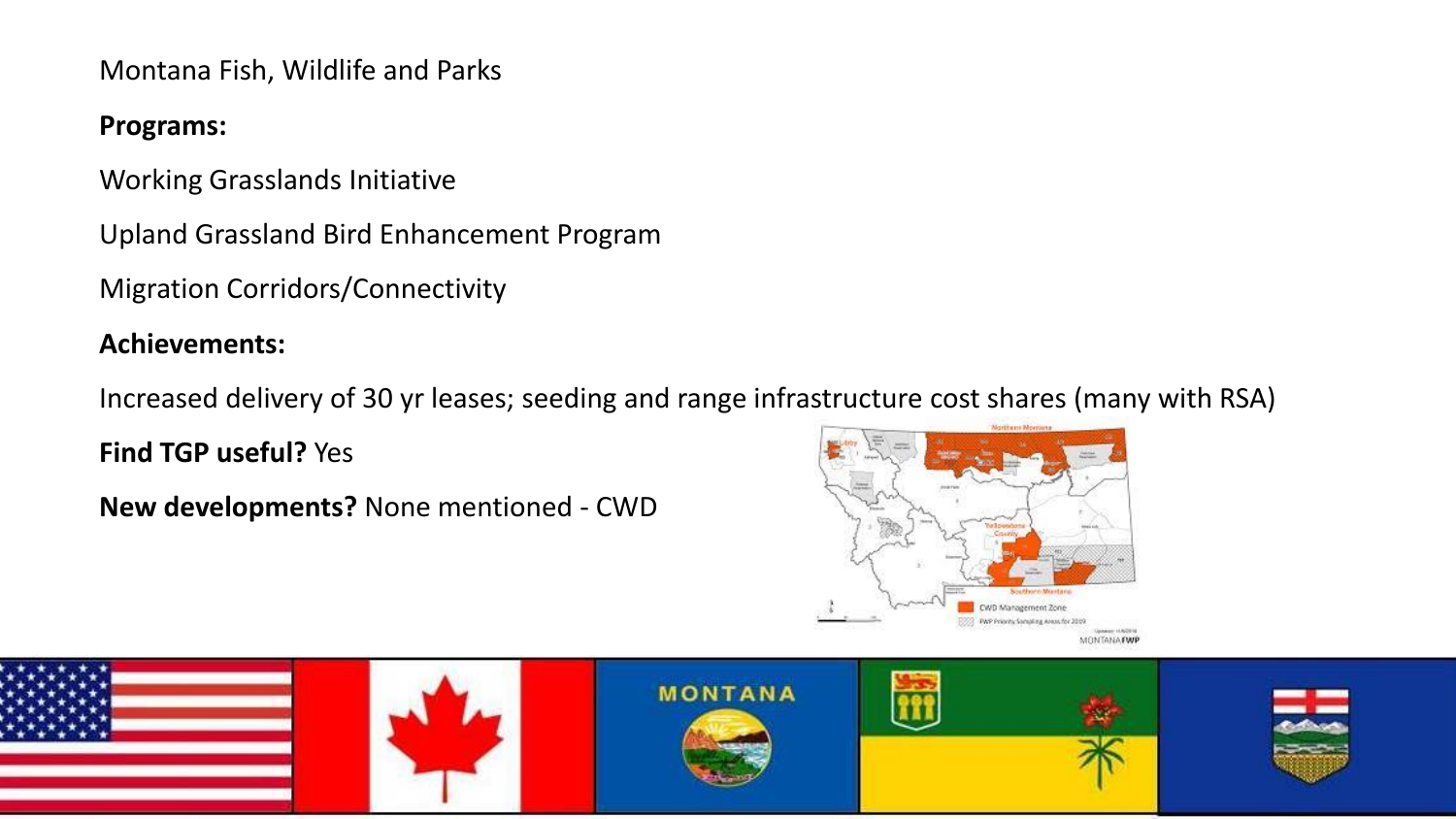NRCS Sage Grouse Initiative/Soil and Water Conservation Districts of Montana

**Programs:** NRCS Programs

#### **Achievements:**

Greatest acres of crop seeded to grass in any year (many with RSA)

**Find TGP useful?** Yes

**New developments?** None mentioned

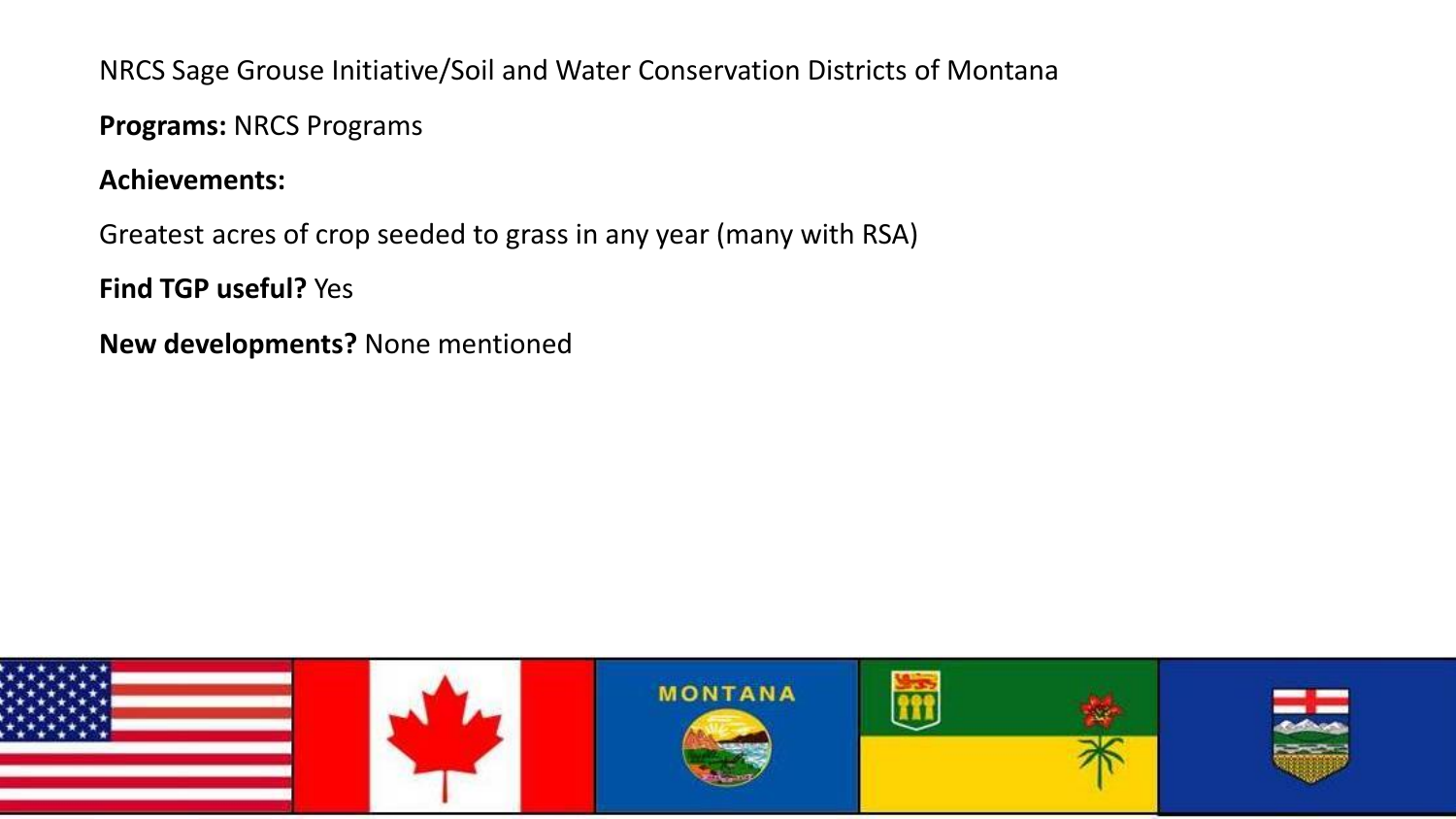US Fish and Wildlife Service Partners for Fish and Wildlife Program

#### **Partners Landowner Programs-**

Habitat restoration and enhancement, primarily wetlands and grasslands

### **Achievements:**

Increased grassland restoration and enhancement projects (many with RSA)

"Virtual fence" project underway in Malta (with Leo of RSA)

**Find TGP useful?** Yes

**New developments?** M.Sc. study, Montana State Univ., McCown's Longspur use of crop fields vs. range

Ph.D. study Univ. of Montana, assessing grassland bird declines past 30 years (seeking veg, bird, spatial data)

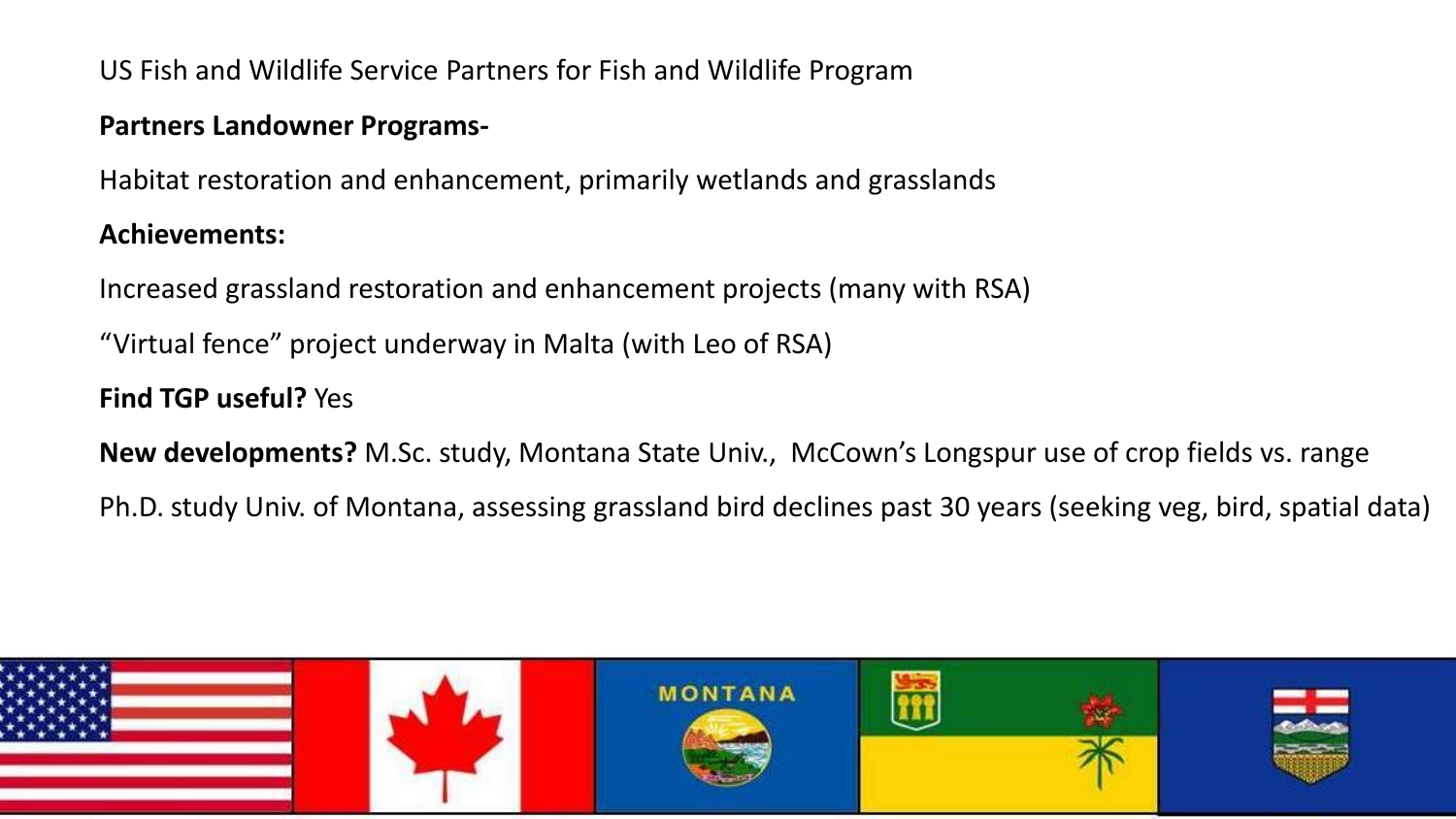World Wildlife Fund-US

**Programs:** Sustainable Ranching Initiative, Sustainable Tribal Financing, Bison, Black-footed Ferret, Plowprint

#### **Achievements:**

Greatest acres of crop seeded to grass in any year

**Find TGP useful?** Yes

**New developments?** Obtaining significant corporate funding for restoration with ranchers,

including carbon monitoring of new practices

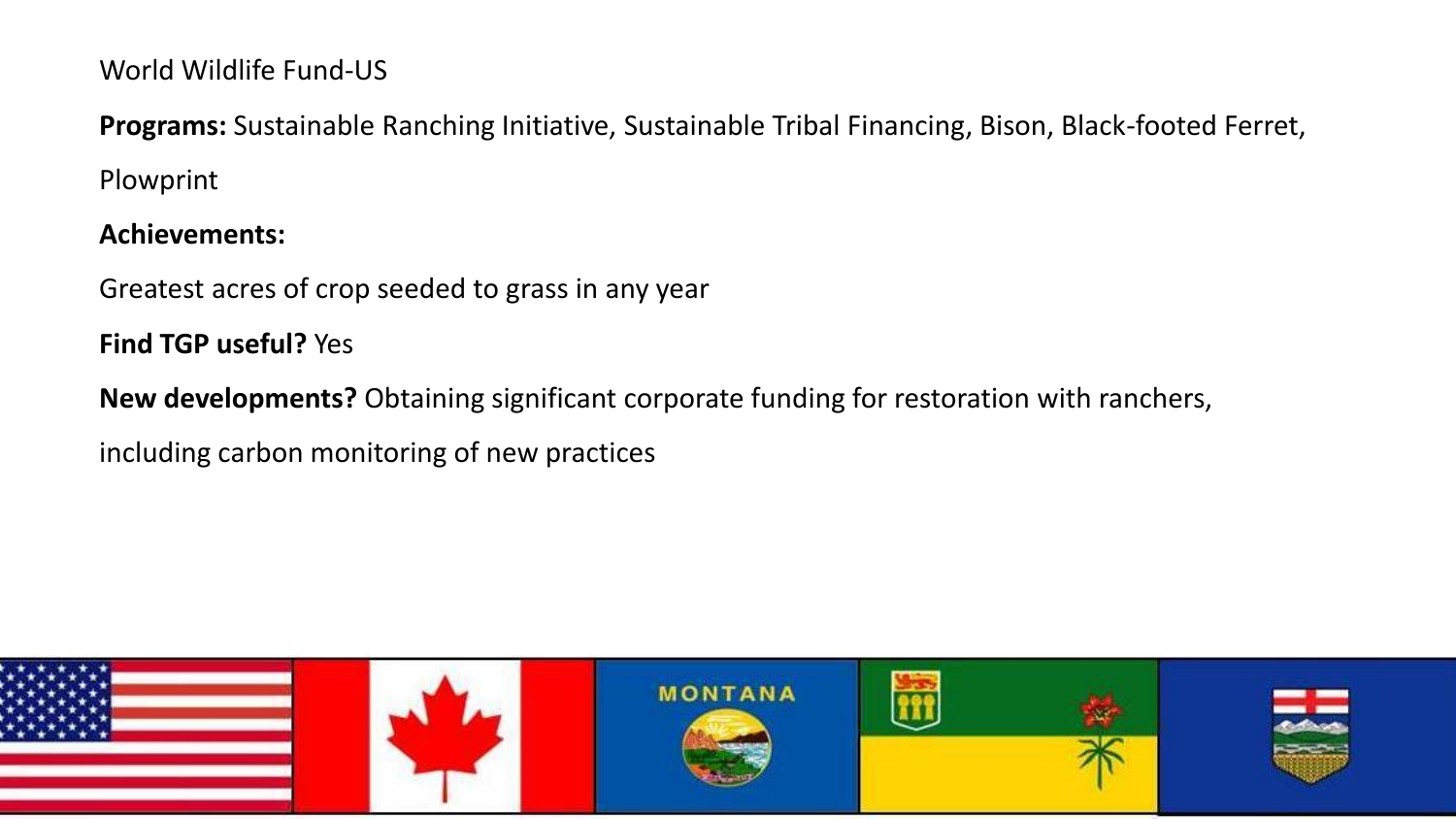Ranchers Stewardship Alliance

**Programs:** Seeding crop to grass, grazing infrastructure on retiring CRP (grass program), crested wheat control

#### **Achievements:**

3<sup>rd</sup> NFWF grant, Big Game Corridors grant

At 9,000ac seeded and CRP enhancement; 3,000ac of crested wheat treated; 11,000ac grazing systems for

winter range for ungulates

### **Find TGP useful?** Yes

**New developments?** Hiring and Executive Director and Admin Assistant; proposal out to fund Project Coord.

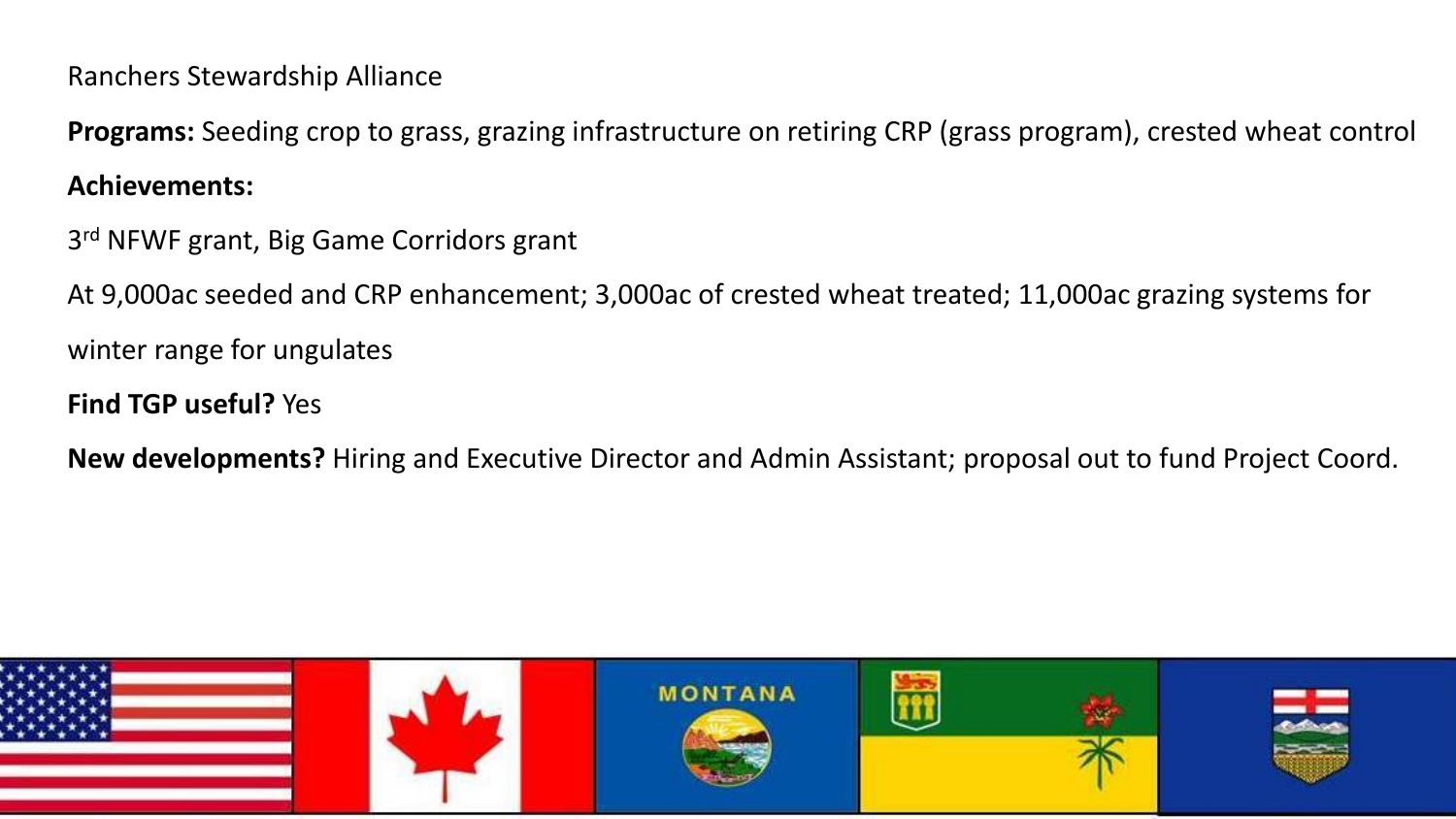National Wildlife Federation

**Programs:** Migration connectivity, Water retention projects, Pronghorn Xing

#### **Achievements:**

Big game connectivity grant funded (with RSA)

Funding for water retention projects –Montana Beaver Working Group has a Beaver Restn. Assessment Tool

**Find TGP useful?** Yes

**New developments?** None mentioned

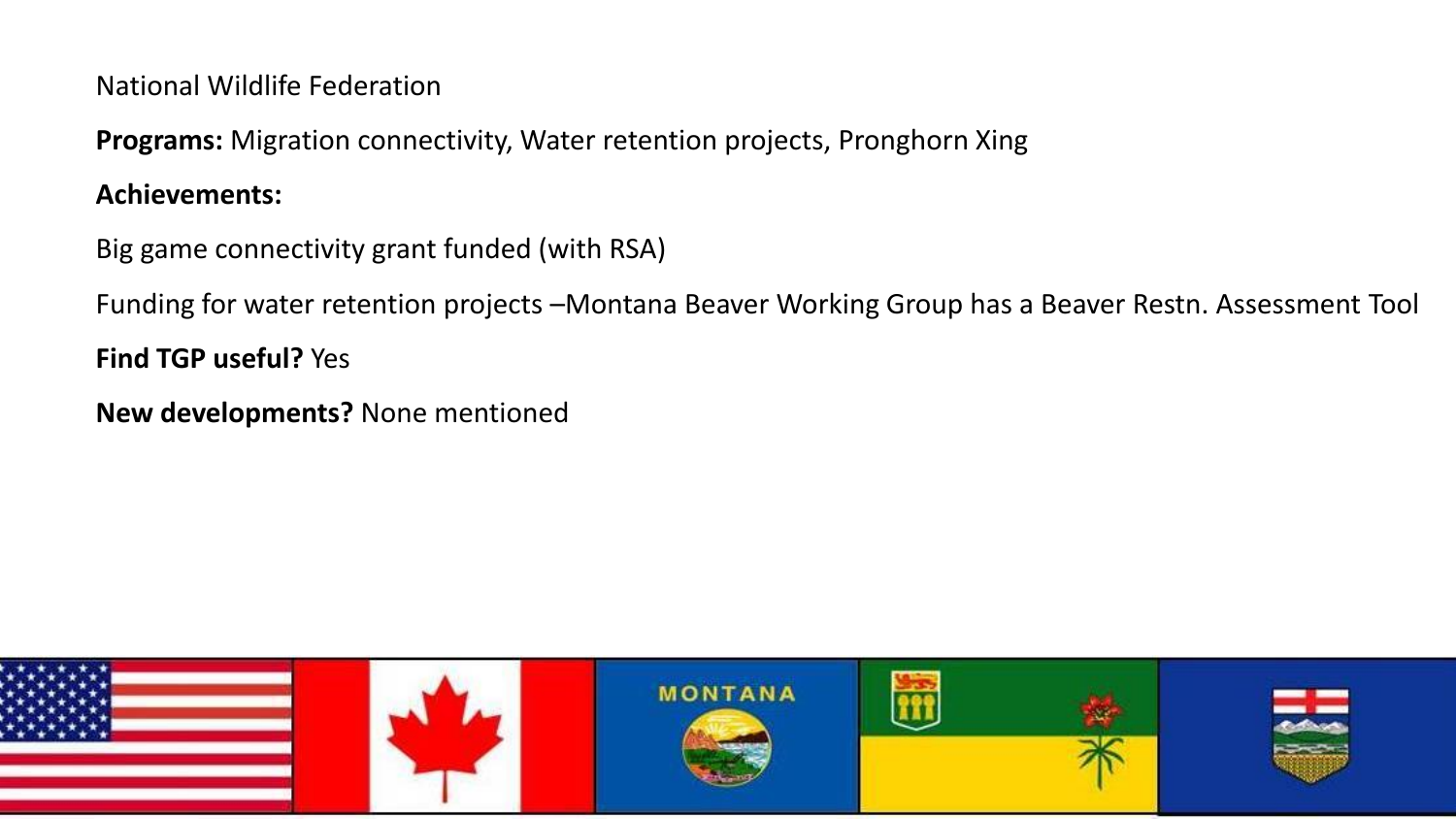The Nature Conservancy-Montana

#### **Programs:**

Maintain Matador grass bank

Crested wheat and sage responses to fire

Drone monitoring of vegetation and sage grouse

Restoration work with RSA

Candidate Conservation Agreements and Easements

**Achievements:** more CCAA participants

**Find TGP useful?** Yes

**New developments?** Working on grass bank/ grazing association arrangement in Petroleum County

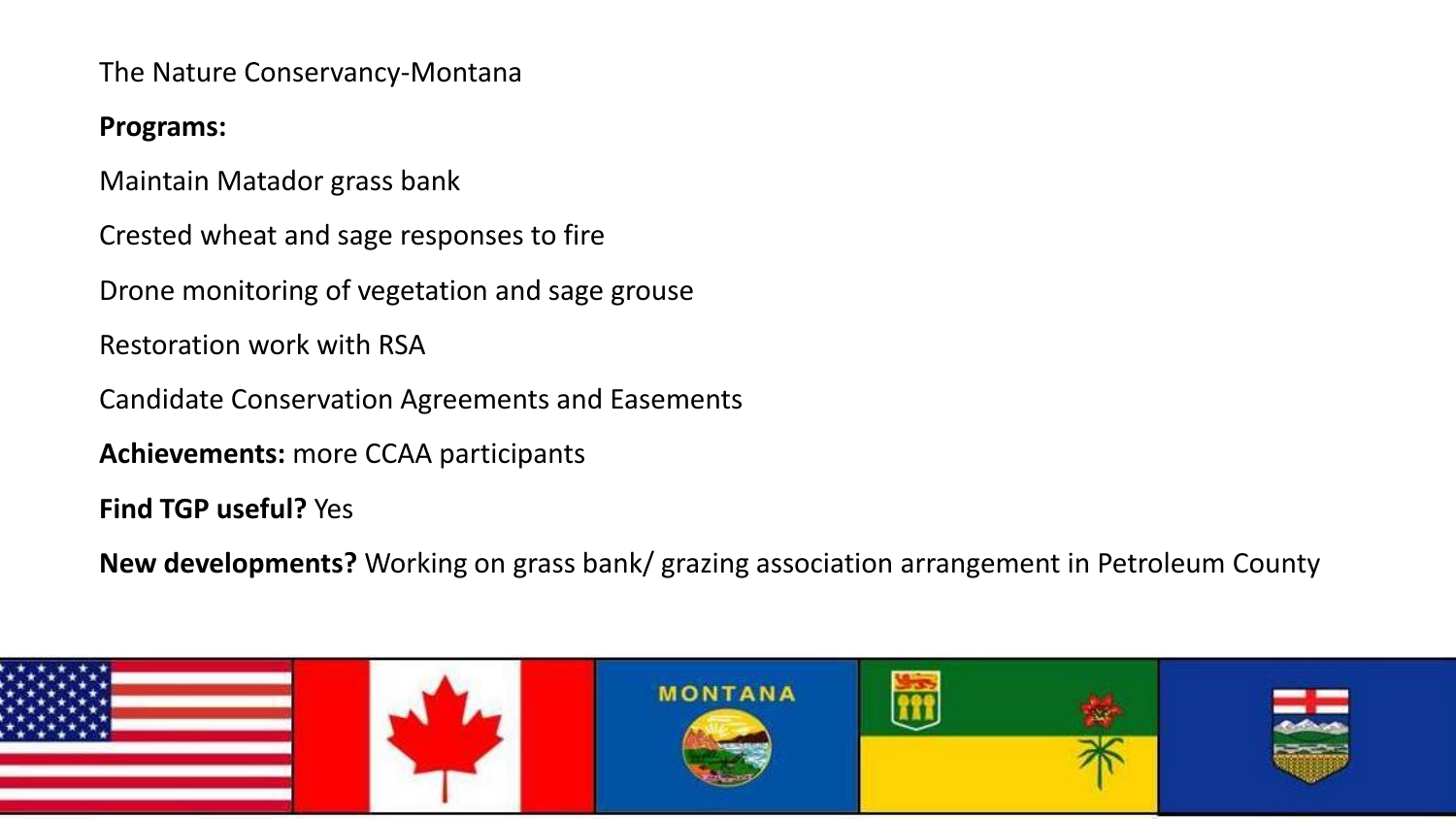**Montana to host 2021 TGPW…**